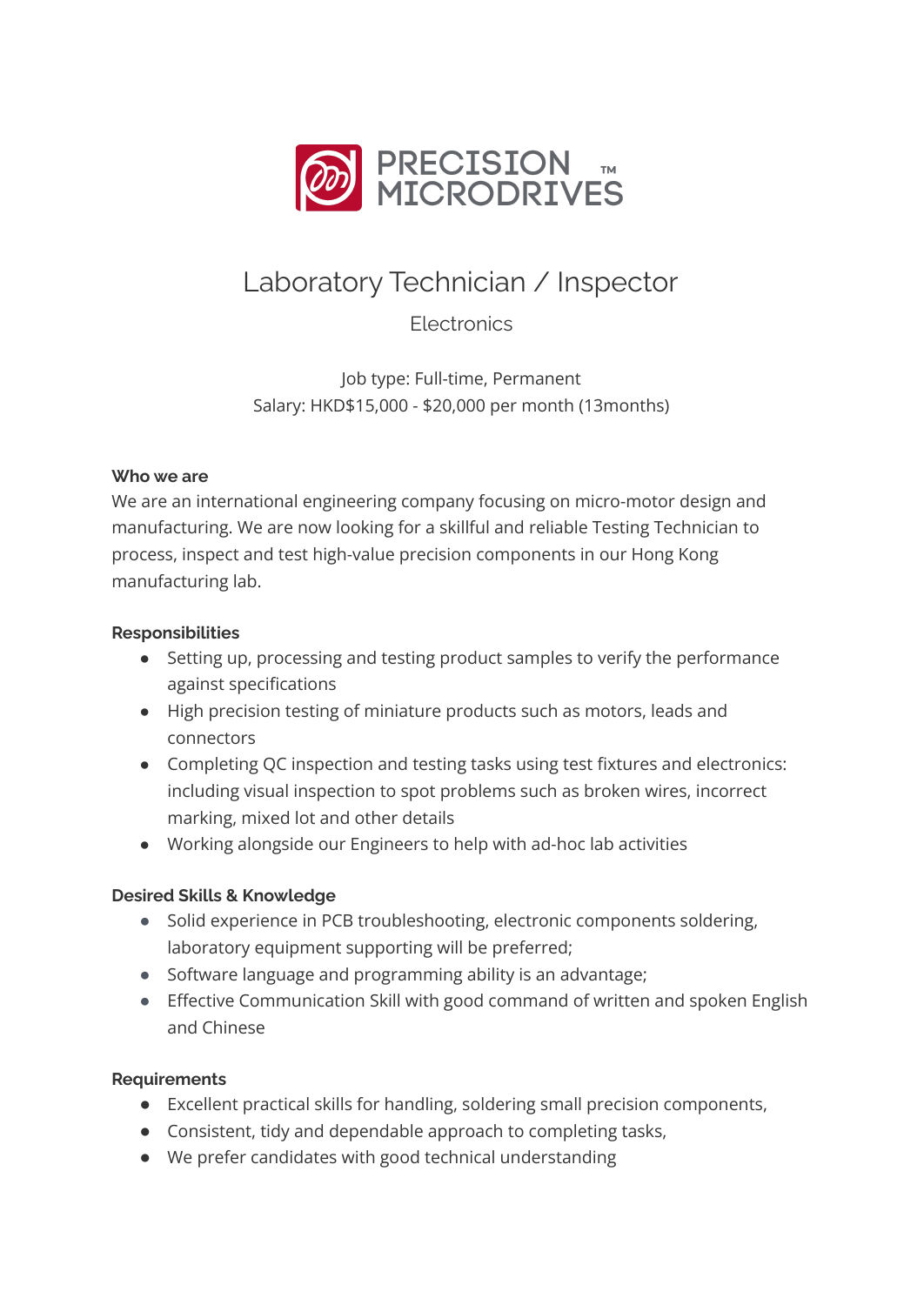- Minimum of 1-year working experience, preferably in a lab / manufacturing environment
- Basic English knowledge would be an advantage

#### **Employment Details and Benefits**

- Full time, permanent, 5 day working week (Monday Friday)
- Initial probationary period of 3 months
- $\bullet$  9:00am ~ 6:00pm day with 1 hr lunch
- Based in Shatin, Hong Kong
- 14 days paid holiday, plus HK public holidays + birthday off
- High spec offices and equipment
- Group medical insurance benefit
- Flexible working hours (+/- 1 hr flexitime)
- Monthly performance incentive scheme

#### **We want to hear from you!**

If this sounds like an ideal job for you, then please get in touch by emailing us your resume and covering letter; we'd like to hear your story, and get to know you a bit before the interview.

#### 測試技術員

我們是設計和生產微型馬達的跨國工程公司, 現誠聘熟練及可靠的測試技術員一名。工作範 疇包括精密部件的檢驗和測試,因此應徵者需要具備一年或以上在實驗室/工廠的工作經驗。

職責:

- 按規格設定, 處理及測試產品樣品的表現
- 微型馬達, 導線和連接器的高精密測試
- 使用測試夾具和電子測試儀器去完成品質測試: 包括目視檢查來發現問題; 如斷線, 錯 誤的標記, 混合批次及其他細節
- 協助工程師進行實驗室的一些特設測試

資歷的需求:

- 對於小型精密零件有優秀和實際的焊接和處理技能
- 能持續以有效及簡潔的方式完成任務
- 在實驗室/製造廠有良好技術知識
- 最少一年工作經驗, 具相關經驗者優先
- 具基本英語能力者優先